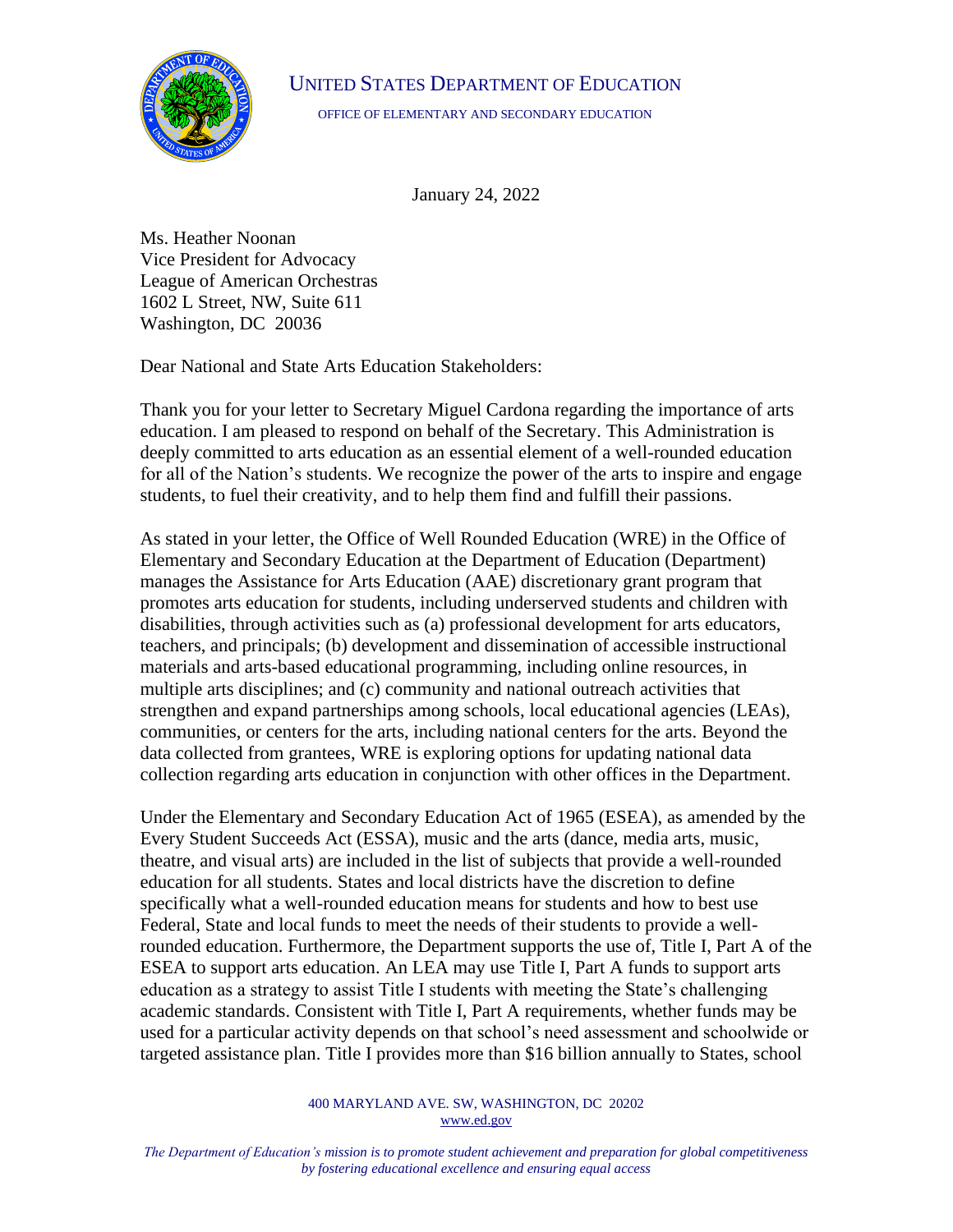districts, and schools. The Biden Administration has called for a significant increase to Title I in fiscal year 2022, to more than \$36 billion.

Beyond the grant programs that the Department administers to support arts education under the law, the Department maintains an annual interagency agreement with the National Endowment for the Arts (Arts Endowment) for a joint project to support the activities of the Arts Education Partnership (AEP). The purpose of the AEP is to strengthen arts education as an integral part of the elementary and secondary school learning and enrichment opportunities; help ensure that all students meet challenging State arts content standards; assist in the development and implementation of assessments; and support the national effort to enable all students to demonstrate competence in the arts.

The AEP was formed in 1995 through a collaborative effort among the Department and the Arts Endowment, the National Assembly of State Arts Agencies, and the Council of Chief State School Officers (CCSSO). More than 100 national organizations committed to promoting arts education in elementary and secondary schools, and institutions throughout the country have joined AEP to help States and local school districts integrate the arts into the curriculum. AEP works closely with State teams composed of representatives from State educational agencies, State arts agencies, and State alliances for arts education.

The Department strongly supports the continuation of the AEP to facilitate planning, communication, research, and collaboration among national organizations, government agencies, foundations, and businesses that share the goal of making the arts part of a well-rounded education, consistent with the AEP's goals, which are to:

- Engage a national coalition and other stakeholders around the priority issues for education improvement and connect those issues to the importance of a complete and competitive education that includes the arts;
- Equip a national coalition and other stakeholders with a direct interest in arts and education with research and policy analysis to inform the development of new research, policy, and innovative practice; and
- Encourage and support a national coalition and other stakeholders in their continued efforts to ensure equitable access to a high-quality education that includes the arts.

The AEP offers an "ESSA and the Arts" toolkit at [http://www.aep-arts.org/essa/,](http://www.aep-arts.org/essa/) with resources to identify opportunities to support arts education. The AEP is also an excellent source of new research on the effects of music and the arts on students, teachers, and schools. ArtsEdSearch [\(http://www.aep-arts.org/research-policy/artsedsearch/\)](http://www.aep-arts.org/research-policy/artsedsearch/) is a national clearinghouse of studies and findings managed by AEP.

We will explore options to update the Department's data collection regarding students' access to arts education and continue to consider ways to expand equitable opportunities for students in arts education through our grant programs and interagency and national